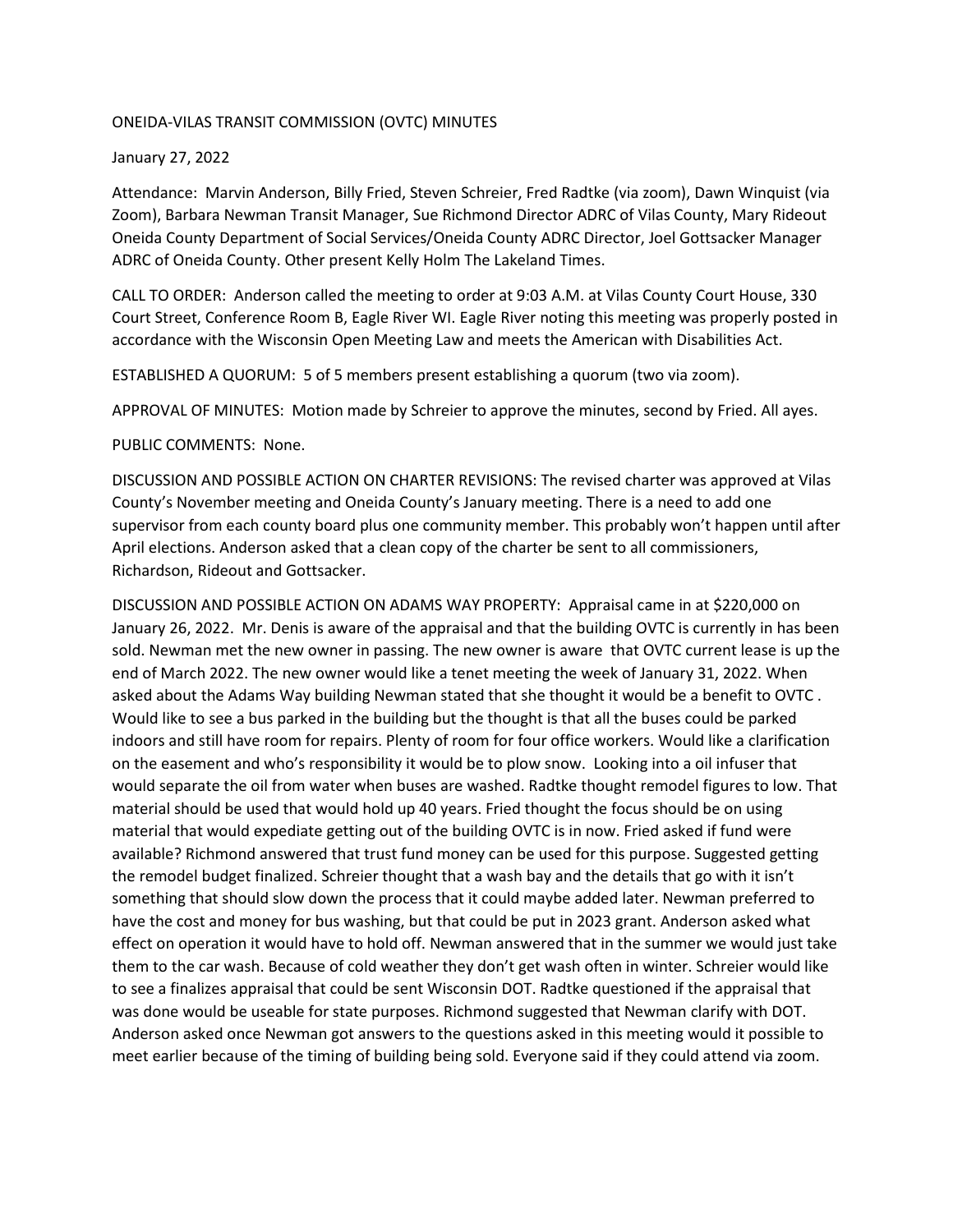DISCUSSION AND POSSIBLE ACTION ON ACTUAL VS. BUDGET THROUGH DECEMBER: Not all expenses are in as of yet. When they are expense will be closer to \$600,000.00. Third quarter reimbursement was approved for \$124,777.00. Fried ask Newman if there was any money used OVTC line of credit the answer being no.

DISCUSSION AND POSSIBLE ACTION ON TRANSIT MANAGER POSITION: Fried is prepared to vote Newman made Transit Manager today. Radtke thinks Newman is doing a good job, still thinks a trial period is need. Winquist not in favor of a longer trial period. Richmond stated she thinks Newman has been doing the job longer than when she was given the interim title. Newman has been getting out and meeting riders and people from other agencies and deserves the job. Rideout and Gottsacker indicated Newman was doing a great job had a grasp of the budget and would approve Newman's hire. When asked by Anderson about the position and if she wanted it, she said she did. Newman stated that she believes in what we do. That transit is a challenge not only during a pandemic but any time. There is the challenge of purchasing a building and budget concerns. I've made new friends I believe we make a difference; I truly like this job. Motion by Fried to fill full time position of Transit Manager with Newman. Second by Winquist. All ayes. Discussion turned to salary. What it should be as the confirm Transit Manager compared to Interim Manager. Radtke mention he thought that the executive committee should discuss salary. Schreier mention that the committee was meeting at the end of March to evaluate Transit Manager position. Fried motion that Newman's salary continue as is until after evaluation. Second by Anderson passed all ayes.

2022 PROPOSED BUDGET: Newman pointed out the gray shaded area on page two of the 2022 proposed budget. After working with all agencies, the figures have been updated and reflect more accurate picture of the 2022 budget. Schrier motion that the budget be approved in this format. Second by Fried. Passed all ayes.

BUS ANNUAL/CONDITION/REPAIR REPORT: Nothing out of the ordinary. Buses N-7 and N-12 are at the milage they can be disposed of. N-7 will be put up for auction. N-12 will continue as the Land O Lakes Food Pantry bus. There are 15 total buses being used on a regular basis. Two of those bus is held in reserve to put into place any bus out for repairs/maintenance. It was requested that a line be add to report where the buses are kept.

RIDERSHIP REPORT: Ridership is stable at pandemic numbers but has not come up to prepandemic levels. Schrier asked if there was a way to track if one person is riding 100 time as opposed to 100 different individuals. There is no easy way with our program.

LIST OF 2022 MEETINGS: Anderson thanked Richmond for making the reservation for the conference room. No other commits.

PAID EXPENSE VOUCHERS: Radtke asked that vouchers be e-mail to him.

DRIVER SHORTAGE: Hired two new drivers to replace two driver who have or are retiring.

NEWMAN VACATION REQUEST: Fried motion to approve Newman vacation Marsh 11-18, 2022. Second Schrier. Passed all ayes.

FUTURE AGENDA ITEMS: Office Manager Position.